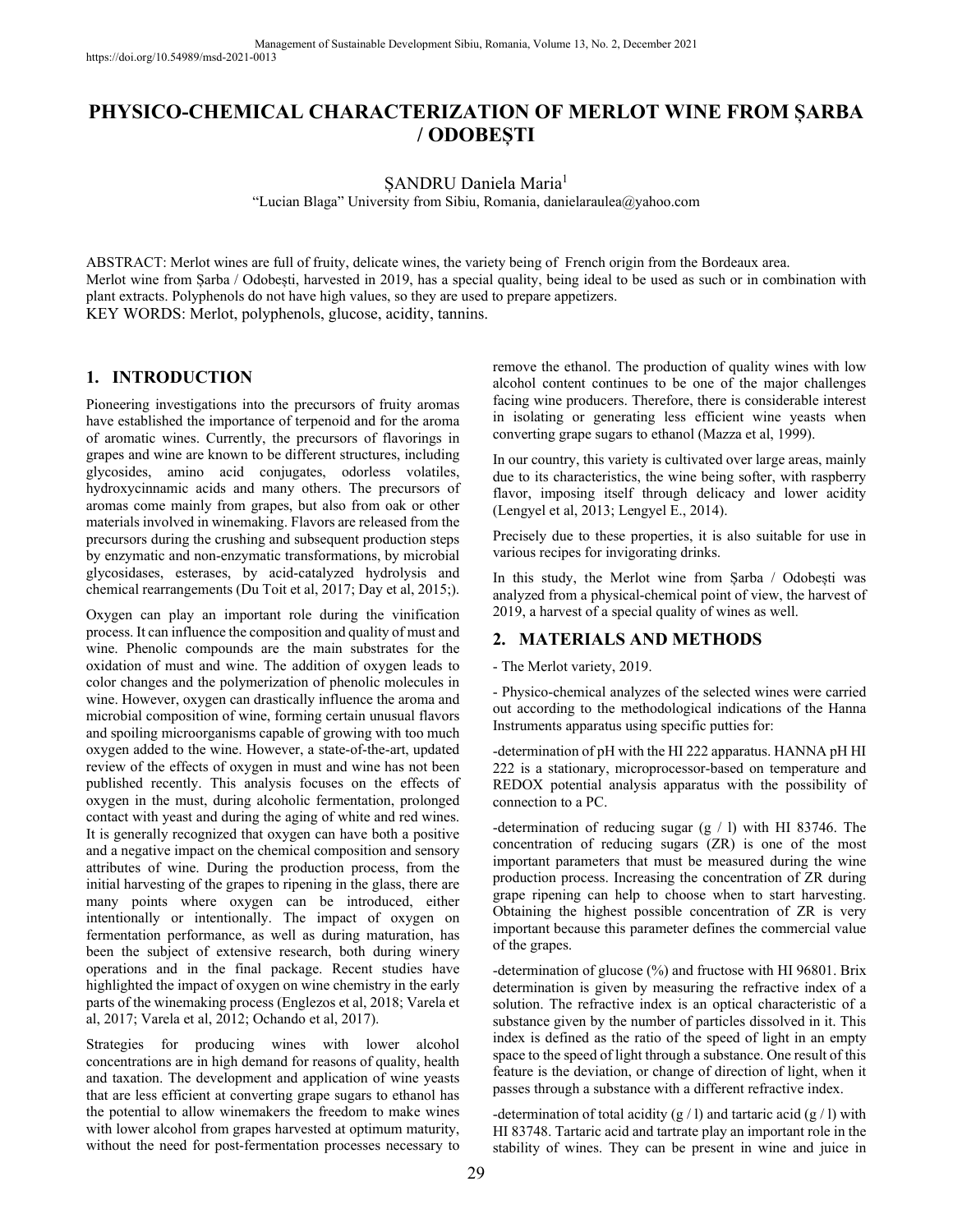various forms, such as tartaric acid (H2T) and calcium tartrate. The ratio between these depends mainly on the pH of the wine.

-determination of alcohol concentration (%  $v / v$ ) with HI 83540. Determination of alcohol content is done using a new method. The instrument performs two readings, one before adding the Hanna reagent and the second reading after the reagent is added. The difference between the two readings is used to calculate the alcohol concentration. The sugar content of the wine creates interference. To eliminate the interference created by the sugar content, the instrument is equipped with an algorithm for compensating the sugar content. There are three types of sugar content compensation: Fixed sugar compensation (same type of compensation for all types of wine); Sugar compensation according to the type of wine (it is possible to select the type of wine) and Sugar compensation according to the concentration (it is possible to enter the value of the sugar content).

-determination of dissolved oxygen (g / l) with HI 2400. HI 2400 is a laboratory device with microprocessor, designed to measure dissolved oxygen having the function of recording. It can store up to 99 batches of data with a total of up to 8,000 records. Dissolved oxygen is indicated by the apparatus in ppm units (parts per million) or in percentages (%). Thermal compensation is done using the ATC circuit of the device. Compensating for the effect of salinity in water allows the direct determination of dissolved oxygen in salt water, and compensation with altitude adjusts the values according to its variations. The dissolved oxygen sensor has a membrane such as the polarographic and temperature sensor.

-The Folin-Ciocâlteu method was used to determine the total polyphenols.

-Anthocyanins, tannins and phenolic acids were determined by spectrophotocolorimetric methods (Țârdea și colab, 2010; Dos Santos K.C. et al, 2014; Bashmakov Y.K. et al, 2014; Knop F.K. et al, 2013).

- Phenolic compounds in Merlot red wine from Șarba / Odobești were determined using a HPLC, Agilent Technologies series 1200.

Results and discussions

As can be seen in Figure 1, the reducing sugar is found at an amount of 3.5  $g/L$ , the pH of the wine being 3.65. Glucose and fructose stand at 9.1%, and the total acidity does not exceed 4.4 g / L tartaric acid. Tartaric acid reaches 3.3 g / L, oxygen at 3.7  $g / L$ , the alcoholic strength being 12.5% v / v.

The concentration of polyphenols, anthocyanins, tannins and phenolic acids is observed in Figure 2. Thus the selected wine has an amount of 1344.682 mg / L total polyphenols, of which 423.087 mg / L tannin, 301.093 mg / L anthocyanins and 89.275 mg / L phenolic acids. According to the literature, Merlot wine from Recaș has values of polyphenols between 2330 and 2460 mg / L and anthocyanins between 572.8 and 588.9 mg / L (Lengyel et al. 2012), which presents compared to the Serba features much harsher features. Eight phenolic compounds were also identified by HPLC methods, namely: quercetin, at 0.4387 mg / 100 mL wine, gallic acid at 9.0489 mg / 100 mL wine, syringic acid with 1.7596 mg / 100 mL wine, caffeic acid with 3.6876 mg / 100 mL wine. Cinnamic acid, ferulic acid and resveratrol have subunit values of 0.1824 mg / 100 mL wine, 0.2023 mg / 100 mL wine and 0.8256 mg / 100 mL wine, respectively. Catechin values are the most substantial, reaching 17.9598 mg / 100 mL of wine (figure 3, 4).



**Figure 1**. Physico-chemical characterization of Merlot wine from Șarba / Odobești, 2019 harvest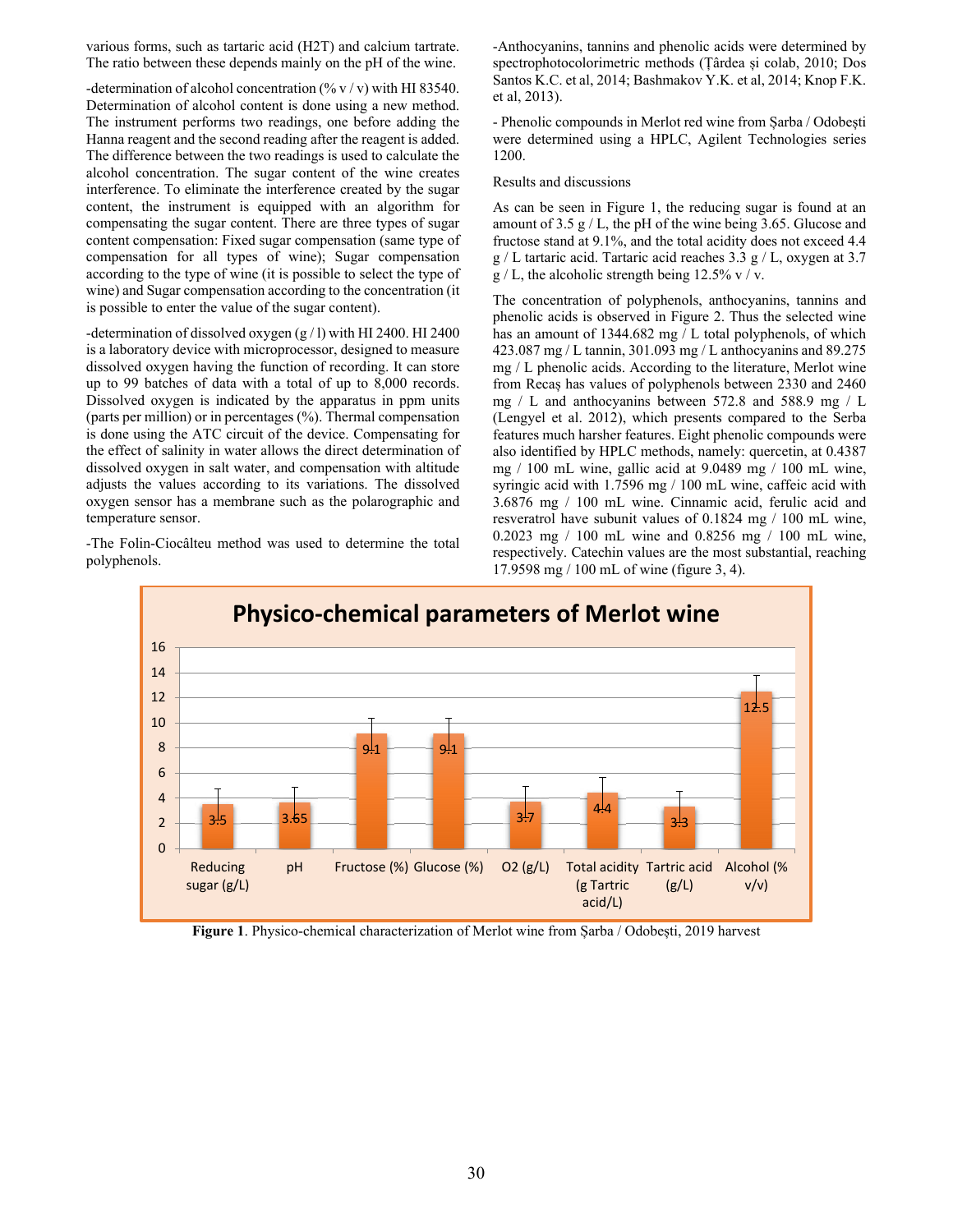





**Figure 3.** Identification of phenolic compounds in Merlot red wine from Șarba / Odobești, 2019 harvest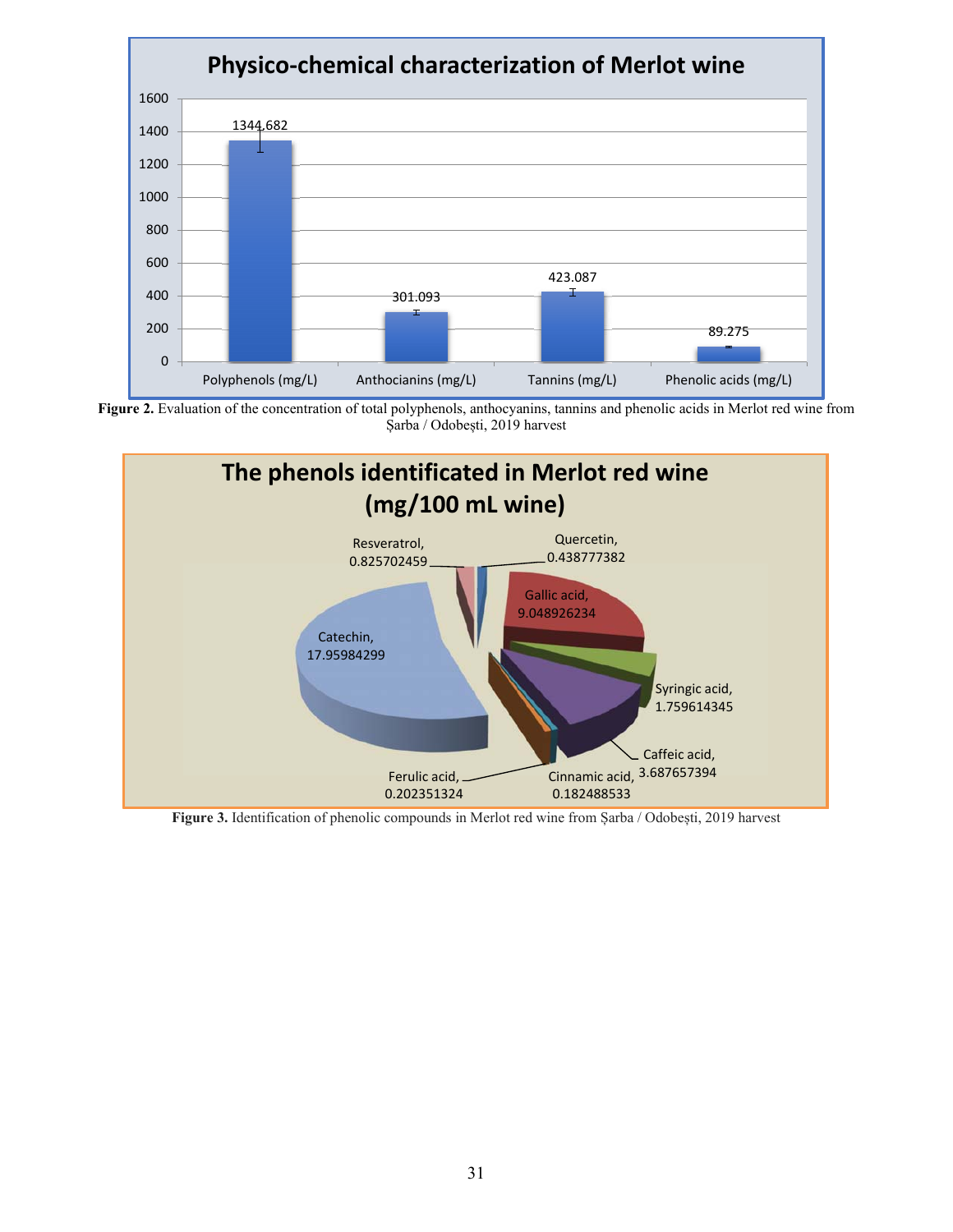

**Figure 4.** Chromatograms of phenolic compounds identified in Merlot red wine from Șarba/Odobești, 2019 harvest.

### **3. CONCLUSIONS**

Physico-chemical parameters that characterize the Merlot red wine from Șarba / Odobești place this wine in the delicate, soft area. The acidity is not strong, the polyphenols are not high, so it is suitable for use in the preparation of beverage recipes. The soft, fruity aromatic notes practically counteract the astringency of some aromatic plants rich in active principles, or the excess tannin in them, the wine giving the drinks pleasant, velvety notes.

#### **REFERENCES**

- 1. Țârdea C., Sârbu Gh., Țârdea A. (2010) Tratat de vinificație, ed. Ion Ionescu de la Brad, Iași, 725-734.
- 2. Lengyel E.; Oprean L.; Iancu R.; Ketney O.; Tiţa O. (2012) Antocyanins and poliphenols content in red Merlot, Cabernet Sauvignon and Pinot noir wines from Recas vineyard, Romania, Acta Universitatis Cibiniensis, Series E: Food Technology, XVI(1), 51-56, http://saiapm.ulbsibiu.ro/rom/ cercetare/ACTA\_E/AUCFT.html,.
- 3. Lengyel E.; Oprean L.; Iancu R.; Ketney O.; Tita O.; Stegărus D.; Popescu R. (2013) The extraction and potentiating of the aroma compound in red grapes using commercial enzymatic mixtures, Conference proceeding, International Multidisciplinary Scientific Geoconference, SGEM 2013, www.sgem.org, Albena Bulgaria, Advances in Biotechnology, 317-324.
- 4. Lengyel E. (2014) Aroma vinurilor bănățene, Ed. Universităţii Lucian Blaga Sibiu.
- 5. Knop F.K.; Konings E.; Timmers S.; Schrauwen P.; Holst J.J.; Blaak E.E. (2013) Thirty days of resveratrol supplementation does not affect postprandial incretin

hormone responses, but suppresses postprandial glucagon in obese subjects. Diabet. Med; 30, 1214–1218. doi: 10.1111/dme.12231.

- 6. Bashmakov Y.K.; Assaad-Khalil S.H.; Abou Seif M.; Udumyan R.; Megallaa M.; Rohoma K.H.; Petyaev I.M. (2014) Resveratrol promotes foot ulcer size reduction in type 2 diabetes patients, ISRN Endocrinol:816307. doi: 10.1155/2014/816307.
- 7. Dos Santos K.C.; Braga C.P.; Barbanera P.O.; Seiva F.R.F.; Junior A.F.; Fernandes A.A.H. (2014) Cardiac Energy Metabolism and Oxidative Stress Biomarkers in Diabetic Rat Treated with Resveratrol, PLoSONE;9:e102775.doi:10.1371/journal.pone.0102775.
- 8. Du Toit, W. J.; Marais, J.; Pretorius, I. S.; Du Toit, M. (2017) Oxygen in must and wine: a review, South African Journal of Enology & Viticulture, 27(1), 76–94.
- 9. Day, M. P.; Schmidt, S. A.; Smith, P. A.; Wilkes, E. N. (2015) Use ad impact of oxygen during winemaking, Australian Journal of Grape and Wine Research, 36(3), 347–365.
- 10. Englezos, V.; Cravero, F.; Torchio F. et al. (2018) Oxygen availability and strain combination modulate yeast growth dynamics in mixed culture fermentations of grape must with Starmerella bacillaris and Saccharomyces cerevisiae, Food Microbiology, 69, 179–188.
- 11. Varela, C.; Barker, A.; Tran, T.; Borneman, A.; C. Curtin (2017) Sensory profile and volatile aroma composition of reduced alcohol Merlot wines fermented with Metschnikowia pulcherrima and Saccharomyces uvarum, International Journal of Food Microbiology, 252, 1–9.
- 12. Varela, C.; Torrea, D.; Schmidt, S. A.; Ancin-Azpilicueta, C.; Henschke, P.A. (2012) Effect of oxygen and lipid supplementation on the volatile composition of chemically